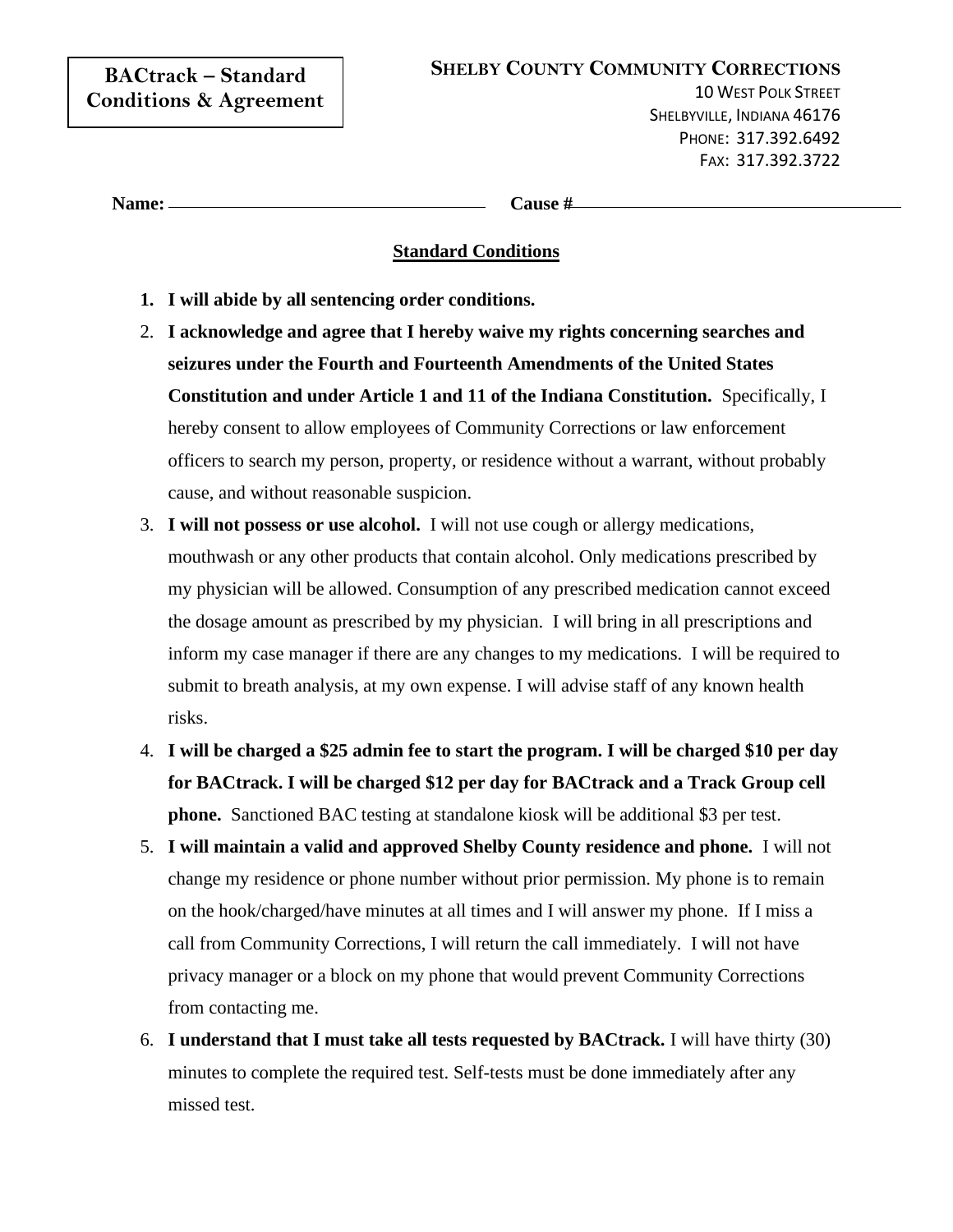7. **Failure to abide by all sentencing order conditions, including fee compliance, may result in sanctions** such as, additional BAC testing at standalone kiosk or my case being returned to the Prosecutor's Office and the court of jurisdiction, which could result in placement at the Shelby County Criminal Justice Center.

## **Terms of BACtrack assignment:**

- 1. **I understand that I am responsible for the cost of the equipment**, should it be lost, stolen or damaged while in my possession. There could potentially be a replacement cost of \$130.00 for the BACtrack unit, \$5.00 per mouthpiece, \$100.00 for the Track Group cell phone, and \$5.00 per charger.
- 2. **I understand I will pay the fee associated with BACtrack**, wherein the ability to pay is present. I will be charged \$10 per day for BACtrack. I will be charged \$12 per day for BACtrack and a Track Group cell phone.
- 3. **I understand that I must charge** BACtrack for 2 hours per week.
- 4. **I understand that I must take all tests** requested by BACtrack. I will have thirty (30) minutes to complete the required test. Self-tests must be done immediately after any missed test.
- 5. **I understand I must always have BACtrack with me**. A random test could be required at any time.
- 6. **I understand that I cannot get BACtrack wet**.
- **7. I understand that any of the aforementioned will result in but not limited to, a violation to probation and/or the court of jurisdiction.**